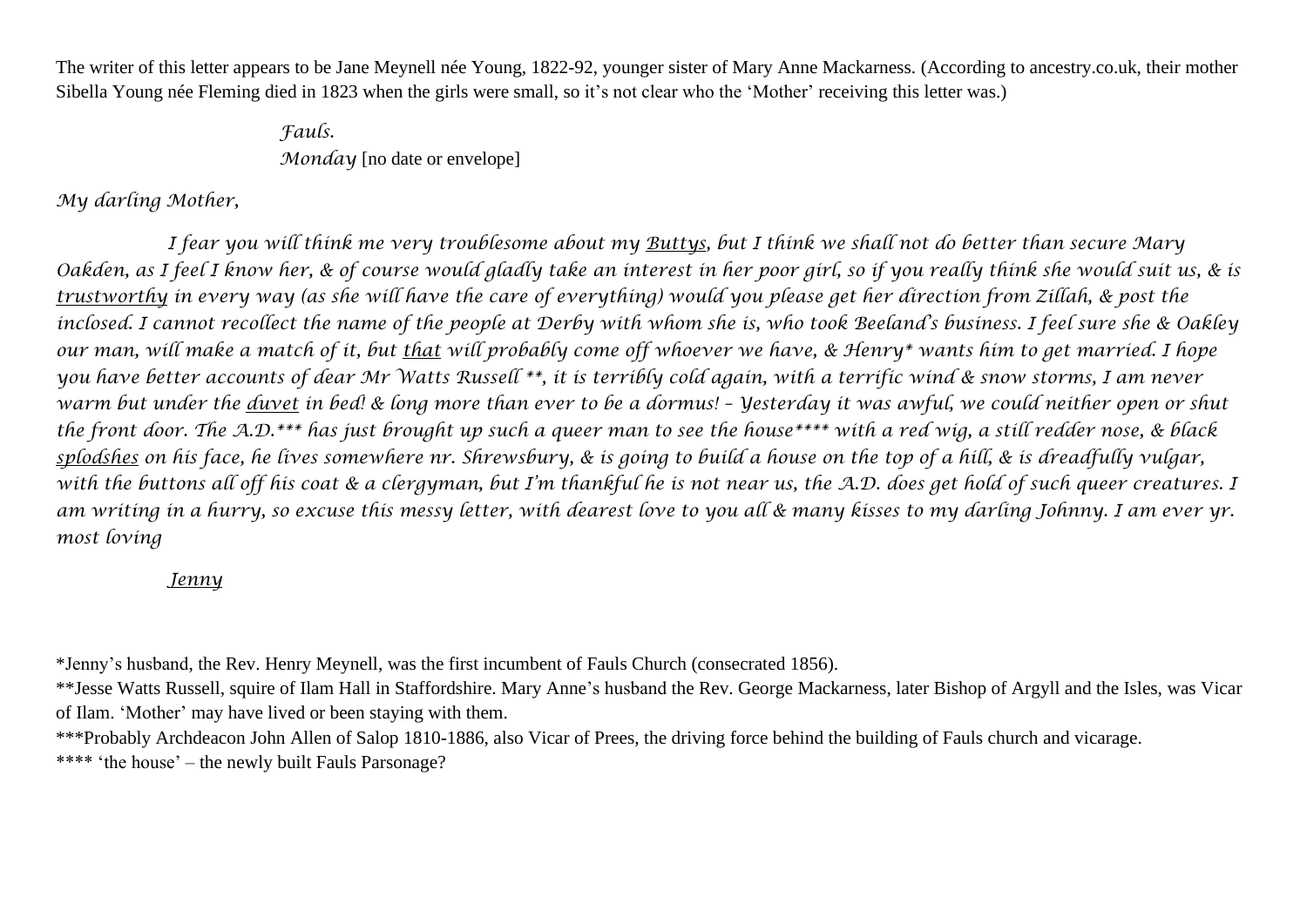Fauls. Monday. svery way (as she will My darling mother. have the care of svery-I fear you will string) would you please think me very troubles, get her direction from about my Bettys, but Gillah, & post the inclose I think we shall not I cannot recollect the do better than secure name of the people at I Hnow her, 2 of course is, who took Beclaudi would gladly take an business. I feel sare the interest in these poor I dakley our man, will girl, so if you really make ta match of it, think she would said but that will probably no & is trustworthy in